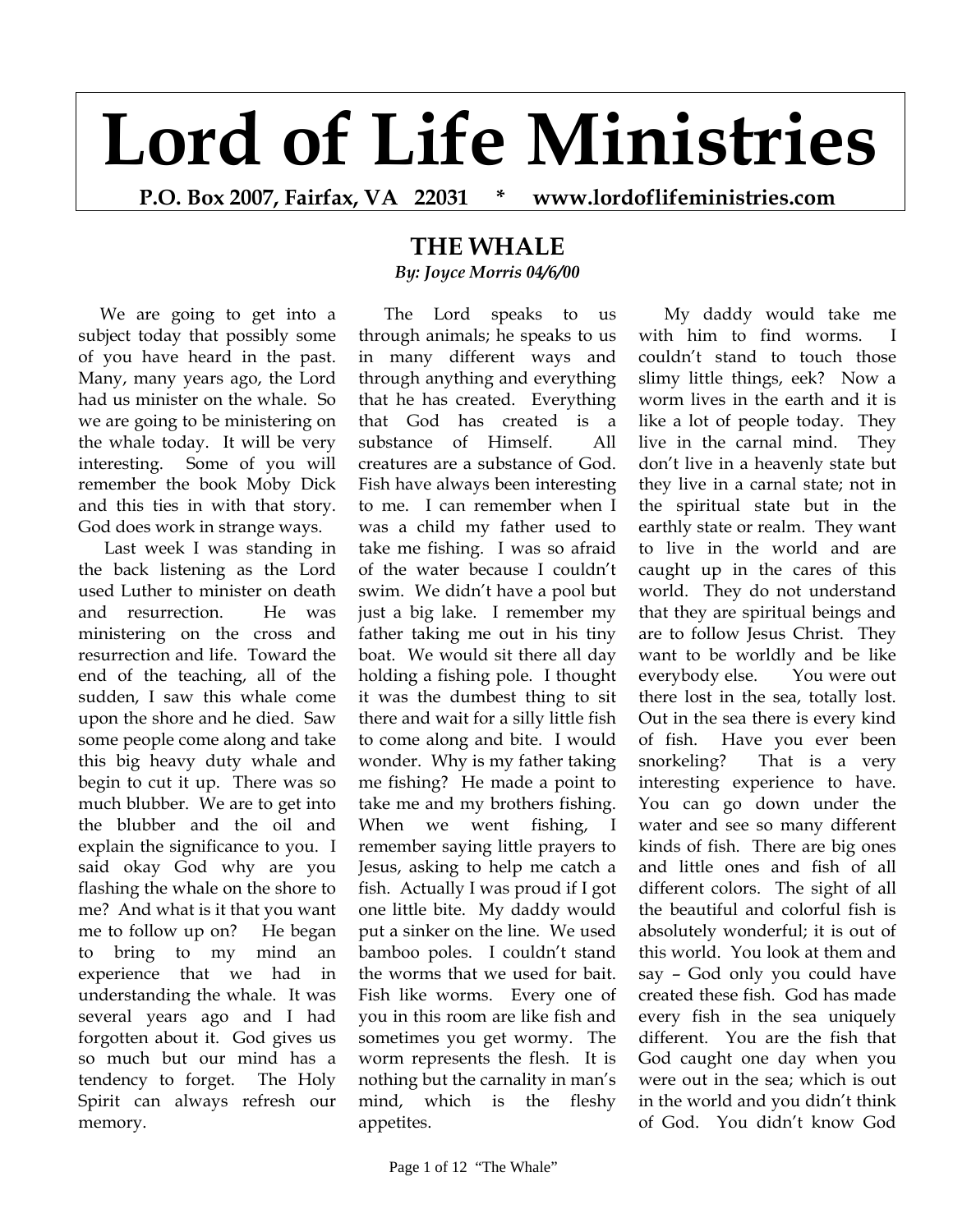and you only talked to Him when you had a problem. Then one day God sent His hook and caught you. God knows just how to do that. He knows how to hook you good. You had been like the fish in the sea. It is not easy to catch a fish. I learned one thing, when I was little, and it was that if I didn't have the right bait, I was not going to catch a fish. I used to squeeze two or three worms on that hook thinking the better to woo the fish. I would set there in the boat with my father – just waiting for the cork to bob because he told me that when the cork started bobbing it meant there was a fish ready to be caught. That is how God's people are. God will put out His nourishment; His food, and we just nibble a bit but at first we do not want to get hooked. That is how a lot of Christians are. They go to church and they nibble a little bit and they don't want to get deeply rooted in God. They still want to stay in the sea. Remember, the sea is the world. The sea is carnality and the cares of this world. You know that if God gets His hook in you, what follows is, you become a disciple of Christ. But as long as you just nibble a bit on Sunday and then go out six days a week and be worldly and repeat that each week, you are not allowing God to be first in your life. There are some people who do not want God to take over. When God really does hook you, He gets that hook in your jaw. Just like a fish, when God finally does hook you, you do your best to get off the hook and get back in the water. A fish knows when he comes out of the water he will

die. He knows as soon as that hook gets in him. Fear grips him and he does everything he can to get away. He has to fight. He liked the food but he did not get a chance to swallow it, as the hook had gotten him. Mat 13:47 *Again, the kingdom of heaven is like unto a net, that was cast into the sea, and gathered of every kind: 13:48 Which, when it was full, they drew to shore, and sat down, and gathered the good into vessels, but cast the bad away.*

 When you catch a fish and you pull him out of the water, he flipflops as long as he has life. Then that fish dies and you can eat it. When you die, people come and eat. They come and partake of Christ. They feed off of the Christ. So God has to pull you out of the water. The water is our own understanding. The sea is a representation of humanity and human thoughts. It is the waters of the sea; of the tossing and turning, the restlessness. Have you ever watched the ocean waves? The waves come in and go out and never rest. The sea stirs up the miry clay. James 1:6, *B*ut *let him ask in faith, nothing wavering. For he that wavereth is like a wave of the sea driven with the wind and tossed. 1:7, For let not that man think that he shall receive any thing of the Lord. 1:8 A double minded man is unstable in all his ways.* 

 Man is restless just like the sea. As long as he is in the sea, he will always be restless. He will never find rest for his soul as long as he is in the sea of his own understanding. He will be restless as long as he lives in his soul, because the soul is the waters of human thoughts. God began to show us that the soul is

like the whale. In fact, that is the sea monster. Man is the sea monster. You kids have seen movies or read stories about sea monsters. You may even have gone out in the water and hoped you would see a sea monster or you were afraid one would get you. You didn't realize that you were a sea monster yourself. That might surprise you. Without God, man has that beastly nature; the nature to kill, to rob, to hate, to be greedy or jealous. Until God changes that nature into the Christ nature, he will be beastly. So God began to show us that people, who want to stay in the sea, are like Jonah. Now Jonah knew God. If you look at the scriptures you will see why he rebelled. He said, God I know I did not have to do it. I did not have to do what you told me to do because I knew you would forgive me. It is right there in the scriptures. Jonah 4:2, *And he prayed unto the LORD, and said, I pray thee, O LORD, was not this my saying, when I was yet in my country? Therefore I fled before unto Tarshish: for I knew that thou art a gracious God, and merciful, slow to anger, and of great kindness, and repentest thee of the evil* I knew you would show me your grace. I knew that you would be merciful and kind; so that is why I just didn't obey. What he did not know was that he was going into the belly of the whale. He had no idea that because of his rebellion he was going to end up in the belly of the whale. When you disobey the Lord and rebel against the voice of the Lord you just created your own hell without realizing it. How do we disobey God? We disobey God when we do not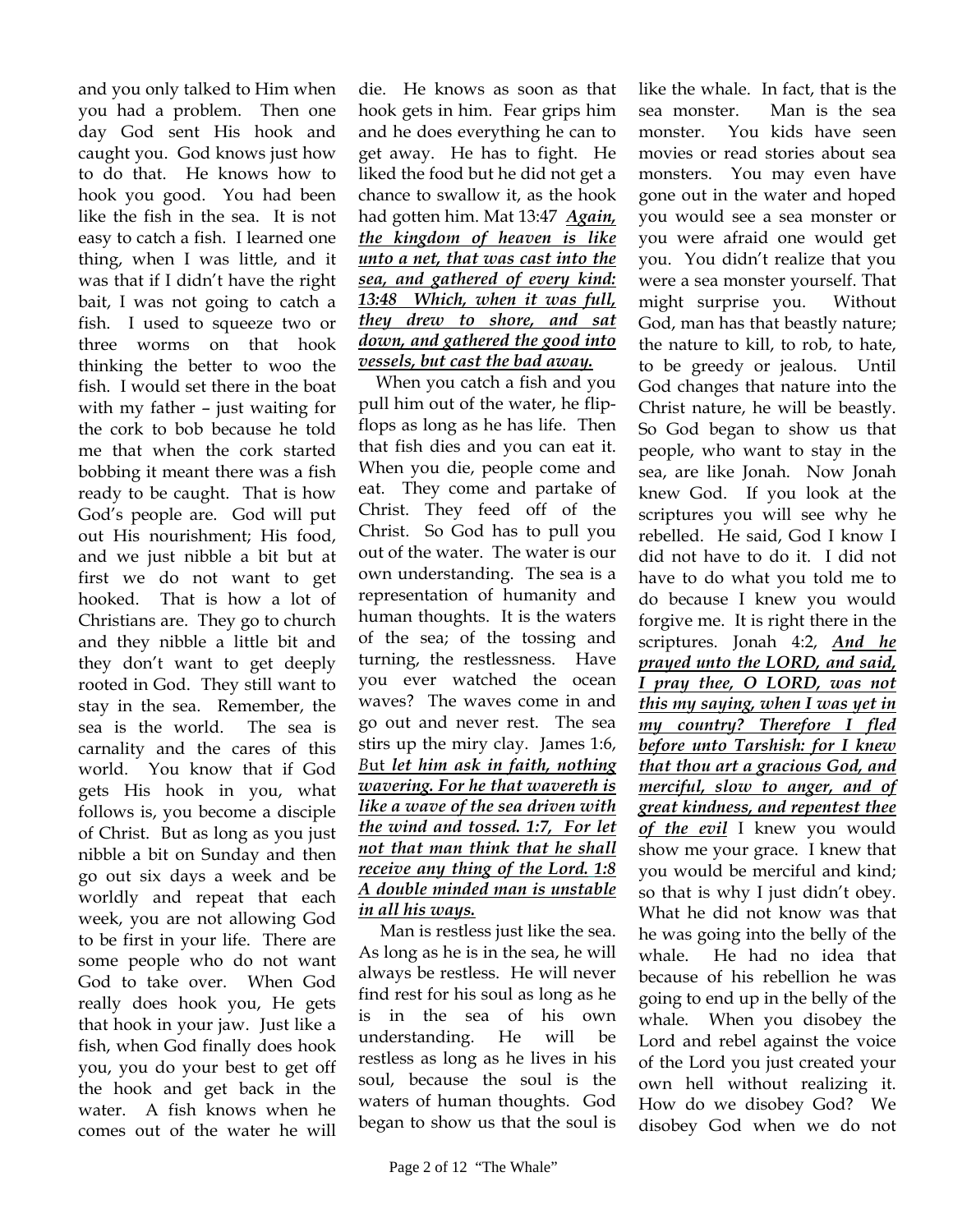## praise him in everything and do His will. The scripture says, *In everything give thanks for this is the will of God in Christ Jesus.* I Thes. 5:18

 In life, we go through various trials and testings and various experiences but God says, in it, give thanks and that is a hard one. When you are not giving thanks, you are rebelling. If you do not give thanks you go into hell in your mind. If we go by the principle of giving thanks we will be walking in Christ and obeying His Word. The Lord spoke to us some time ago and said that we are getting ready to go into a transition. Remember, Jesus told his disciples that he was getting ready to go into another realm. He sat and talked to them and told them over and over again that he was getting ready to go into another realm. He said except a grain of wheat fall to the ground and dies it abides alone. He was saying, I have to die in order to go into this transition. There was a place that he came to and I do believe that this is the place where God has us. He is requiring more of those who have knowledge and understanding. He only requires of you of what you know and understand. Jesus knew that He was going into a higher realm. He was walking in a realm of ministry for three years. But he knew that there was a realm beyond that. He knew that the next realm was the eternal realm. He knew that it was going to be the same realm that He was in with the Father before the foundation of the earth. He knew that in that realm there was a greater glory. He knew that when He went into that realm,

there would not be just one son. He knew there would be a many membered body of which He would be the Head. He would be able to enter into man's mind. He would embody Himself in many people all over the world. If He remained where He was, He could not do that. He knew that if He died to everything and gave up everything He would go into the next realm. He was going to give up His whole self. He said – *Father if it be possible, let this cup pass from me, but nevertheless, not what I will but as you will.* Matt. 26:39, He knew the suffering that He would have to endure on the cross, but also knew it was just for a moment. When Jesus was dead, that is when He was removed from the cross. You walk in resurrection life now, but God is getting ready to cause us to walk in the fullness of His resurrection, and His life. Paul said – I die daily. You also die daily; your cross is denying self. Pick up your cross daily and deny self. Sometimes it is to deny what you think whether you are right or wrong. It is a sacrifice to deny your will. Sometimes you may think – oh it is a sacrificed life to pick up your cross daily and deny self and follow Jesus. But God said – Joyce the time is coming very soon ( in His appointed time) that there will be those who have really come all the way and have followed Christ and will come to the place where you won't have to die daily because when you are dead (to your own will) there is nothing else to die to. Do you understand what I am saying? When God has consumed everything in you that is not like Christ there is

nothing left to die to. The more you allow Him to consume in you and to change you, finally, there will be nothing left to burn by His fire. Mat 16:24, *Then said Jesus unto his disciples, If any man will come after me, let him deny himself, and take up his cross, and follow me.* 

 Now one thing about the whale is that it is the largest fish in the sea. It is full of fat; blubber. It is a representation of the soul of mankind feeding on the lust of the flesh and feeding on the belly, the appetites of the flesh. Phi 3:18, *(For many walk, of whom I have told you often, and now tell you even weeping, that they are the enemies of the cross of Christ:*  3:19, *Whose end is destruction, whose God is their belly, and whose glory is in their shame, who mind earthly things.)* God caused Jonah to go into the belly of the whale because he was experiencing his own appetites of the flesh which created hell in his mind. Jonah said that when he was in the belly of the whale, that he was in hell. Let's define hell. Hell is when you have no peace in your mind with vain imaginations. Hell is when you are in your own reasoning and your own human thoughts. The sea represents the human thoughts. Hell is when you have lost sight of God and all you can see is your situations and your problems. We all will have certain troubling situations and circumstances until we learn to stay out of the sea. If you do learn to stay out of the sea, your soul will die; it will have nothing to feed on. It won't have anymore worms to feed on.

 Did you know that the Bible talks about the worm? *Where*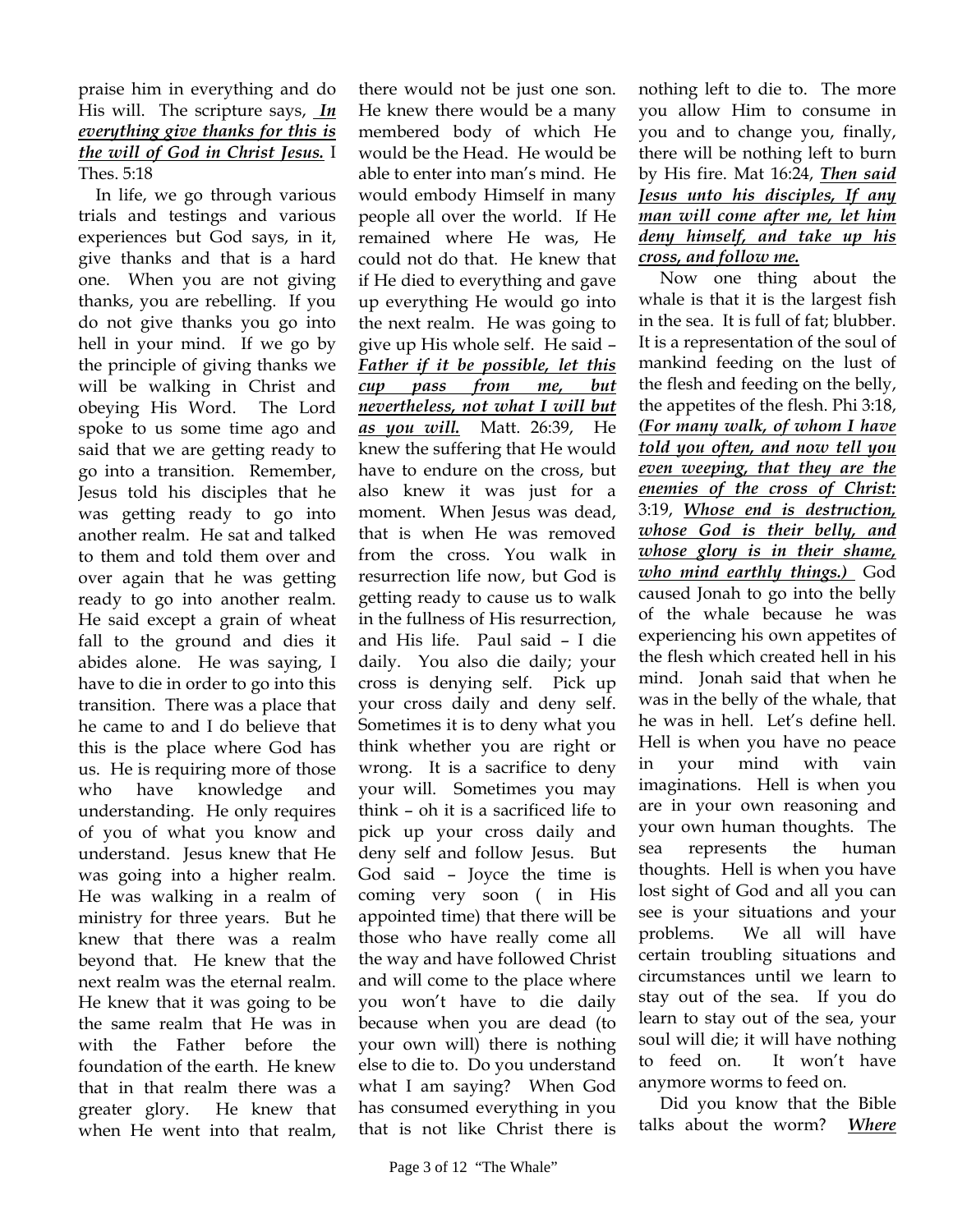*their worm dieth not, and the fire is not quenched.* Mark 9:44. When the soul and the flesh is not dead the fire hasn't gone out. So the fire is your trials and tribulations and your sufferings. It is when your mind is operating and not the mind of Christ. When the flesh is not dead the worm is still alive. The worm is still feeding off of something. The fire is not quenched. Boy, isn't that true! Now we are going to get on to that whale. Capitan Ahab bound himself to the whale, in the story of Moby Dick. We know that story and it is symbolic of what God is saying. The whale represents the soul. The soul is used to partaking of the sea of human thoughts. It is used to partaking of reasoning and the five senses. It is into the appetites of the flesh. It wants to get out there in the world and into the cares of this world. The soul has been programmed for this for so long. The whale is so very huge that it can even wreck a ship. That actually is the sea monster. It is the same way that some people can wreck other lives. Many people (ships) have been turned over and tossed to and fro and destroyed because of other people. It comes about because of hate and anger.

 Sometimes God speaks in symbols so that we can understand what he is saying. When the whale moves he makes huge waves and it causes the waters to part. In trying to put a spear in a whale, the whale dives through the water and causes such waves as to escape. That is like the soul that is not led by the spirit and does not follow God and does not obey the voice of the Lord. The whale of the sea,

which is the soul, is driven. It is driven by it's desires. Those deep desires of the belly; the appetites of the flesh. So as it is driven it brings destruction and not life. Job asked an interesting question. He said – am I the sea? He was being enlightened. When he was so depressed and down, he said – am I the sea? He said – am I the sea monster? He said – my soul chooses strangling and death rather than my life. Job7:12-15, *Am I a sea, or a whale, that thou settest a watch over me?* 7:13, *When I say, My bed shall comfort me, my couch shall ease my complaint;* 7:14, *Then thou scarest me with dreams, and terrifiest me through visions:*  7:15, *So that my soul chooseth strangling, and death rather than my life.* Isn't that interesting? The soul choosing death rather than the life that is in Christ. He chose to disobey. When Jonah disobeyed he was cast into the belly of the whale; meaning he was cast into his own soul, into nothing but vanity, vanity, vanity. Everything under the sun is nothing but vanity. The only thing that is life is the mind of Christ. It is the only thing that can produce life; walking in the spirit and obeying Jesus.

 We are at that place of the Garden of Gethsemane. For those who have known this word for a long time, God is requiring all of you to pay the price and lose it all for Him. He asked this of each and every one of you, or you wouldn't be here. He will ask every one of His sons to lay their life down. Are you willing to pay the price? Will you go all the way? Will you endure the cross for the joy that is set before you? Jesus endured the cross for

It was because He saw the joy that was set before Him. If you could see the joy and the glory that God is getting ready to bring you into you would endure to the very end. When you endure and give your life that is when you will be laughed and mocked and made fun of. Jesus gave up His whole life for all creation. We don't have to be nailed to the cross like Jesus was. It was a representation of Him being nailed in the areas where you and I have disobeyed God. We have used our hands in sin and our feet and also our minds in sin. Jesus had to be crucified. He took that sea monster on the cross; that whale with a belly of appetites of the flesh and He crucified that Adam man. That is why Satan fell. Luke 10:18, And *he said unto them, I beheld Satan as lightning fall from heaven.* He failed because Adam was crucified on the cross; but we cause him to come alive again when we feed on the flesh. Jesus went through four different stages. He is the pattern that we are to follow; I know it without a doubt.

one reason and one reason only.

 The first decision was that He was willing to count the cost. He paid the price. He said not my will but Thy will be done. When that was happening the disciples did not have an inkling of what was going on. They didn't believe what he said. We can have unbelief in our minds and not believe that we are going to go through a transition and that there is going to be an open manifestation of the sons of God for the glory of the Lord. Rom 8:19, *For the earnest expectation of the creature waiteth for the manifestation of the sons of God.*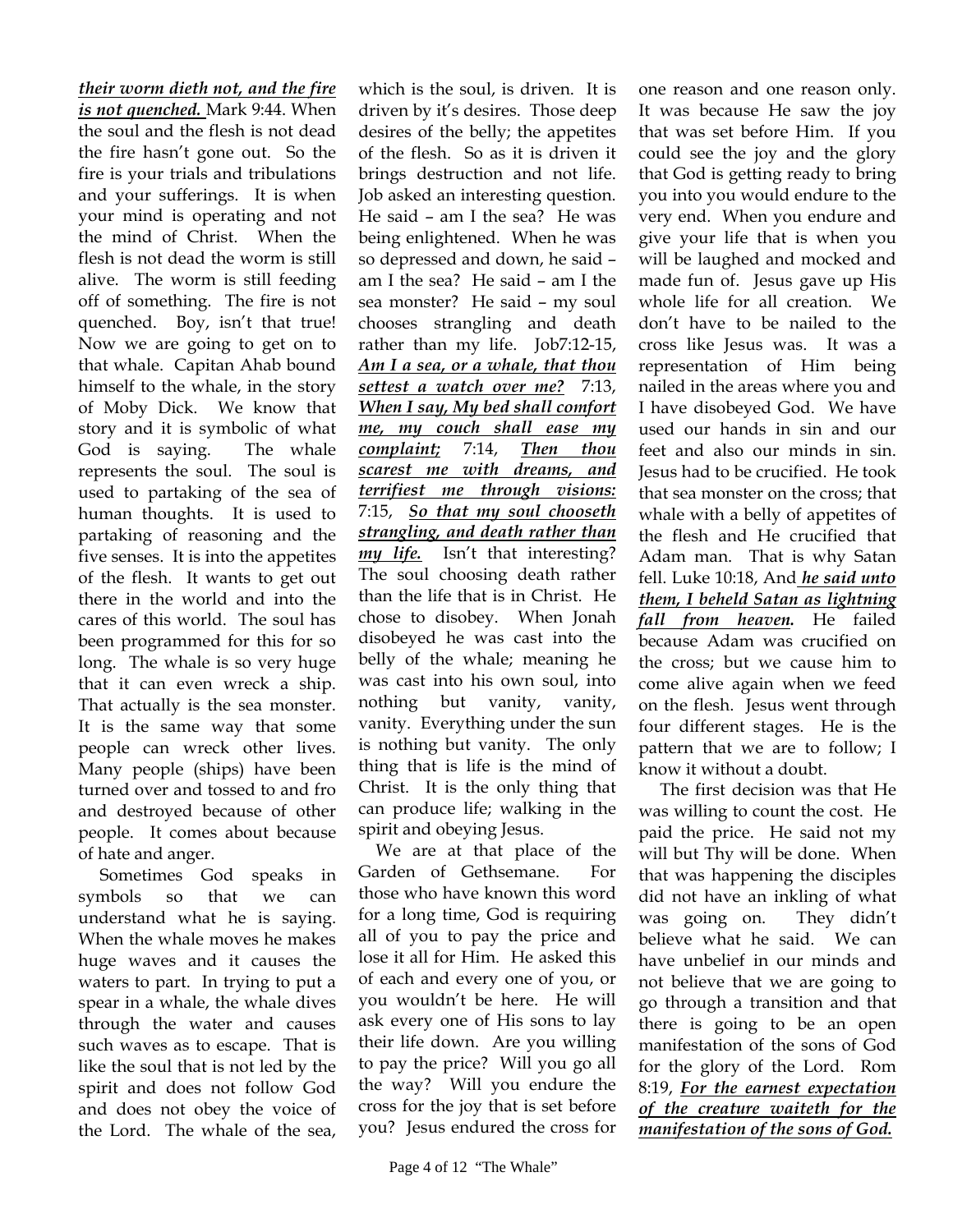We can have disbelief in our minds and not believe what God has shown us and just go to sleep just like the disciples did. They went to sleep three times and did not believe him.

 When Jesus Christ was in the tomb there was nothing but unbelief outside of the tomb. No one believed that He was going to rise from the dead. They were all in fear and unbelief. The whole world today is in fear and unbelief.

 In the Song of Sol 8:7, *Many waters cannot quench love; neither can the floods drown it: if a man would give all the substance of his house for love, it would utterly be contemned.* it says when you give all your substance that is in your house, to the Lord, you will be reproached. When Christ made the decision to give His life and all of His substance for all creation; all mankind, He had to experience reproach. When He was dying on the cross, he was very uncomely to the eyes of man and to their flesh.

 Sometimes you will go through things that are uncomely to others and they may mock you and make fun of you but they do not realize that God is working His cross in you. He is working you into more resurrection, glory and power.

 Even when Paul was put in prison, they did not understand that it was the furthering of the ministry. God will put you through things to further His ministry for His glory. They spit on Jesus and took His garments so that He could give you His garments. They drove thorns into His head so that He could take your thorns; so he could take

your human thoughts and give you the mind of Christ.

 When He was on the cross, He said, I am dying for you and I am paying for all your sins. In exchange I give you Myself. I give you My Holiness, I give you my righteousness, and I give you My mind. I give you My walk. I give you My Kingdom. I give you My glory. I give you all that I have; everything that I have I give to you.

 To you little children, I give it all to you. I give you everything and when I died on the cross, I gave you everything that I had. I give you my garments. I clothe you with my righteousness. I clothe you in my love. I give you a kingdom that will be for eternity; it will last forever. It is my good pleasure to give you my kingdom. I make you kings and priests for you are a chosen generation; a royal priesthood.

 Christ said to the very least even to the children, that they were a royal priest in His kingdom and for His glory. He gave all of this so that we might not be a sea monster; that we would not be like a whale that is always indulging in the sea and going through the waves with a roar. Going through the waves and flooding our minds with the worries and ups and downs that we have in life. He says, I give you a better life where you can walk in the world but not be of the world and walk in peace in your mind.

 When the whale comes upon the shore and he is dead, you are dead in Christ, there is oil in you, and you are full of the anointing of the Lord. The oil of the Lord flows out of you as you walk in the Spirit, one with Him. When

there is nothing left and everything in your life has been crucified you will be in the mind of Christ all the time. Your anointing will go through the land and enter the minds of other people and you have not traveled anywhere in the natural. You have just sat here and allowed Christ to flow out of you.

 When the whale is upon the shore and he is dead, they remove the skins to make oil and it is used for lighting lamps and it will light many houses. Jesus said, I am the light of the world and you are the light of the world. So Jesus is changing the sea monster into the image of Himself. He is changing the sea monster into the image of His glory and His likeness, His kindness and His gentleness.

 When you come to know the Lord Jesus Christ as your personal Savior and are filled with the Holy Spirit you start having battles in your mind. In fact you never had so many battles until you came to Him. When you have those battles, it is the flesh battling against the Spirit. When you have Christ in your life and you are filled with the Holy Spirit you have the mind of Christ.

 When you are filled with the Holy Spirit, the first thing that happens is that you are tested and tried. When Christ went into the wilderness, he was tested. The wilderness is to prove, try and test you in every area of your mind; because God is looking for a people that will have a heart after Him and that will obey Him and pass all the tests. The tests are to show you your weak areas. The soul has had many lovers. The soul has had many things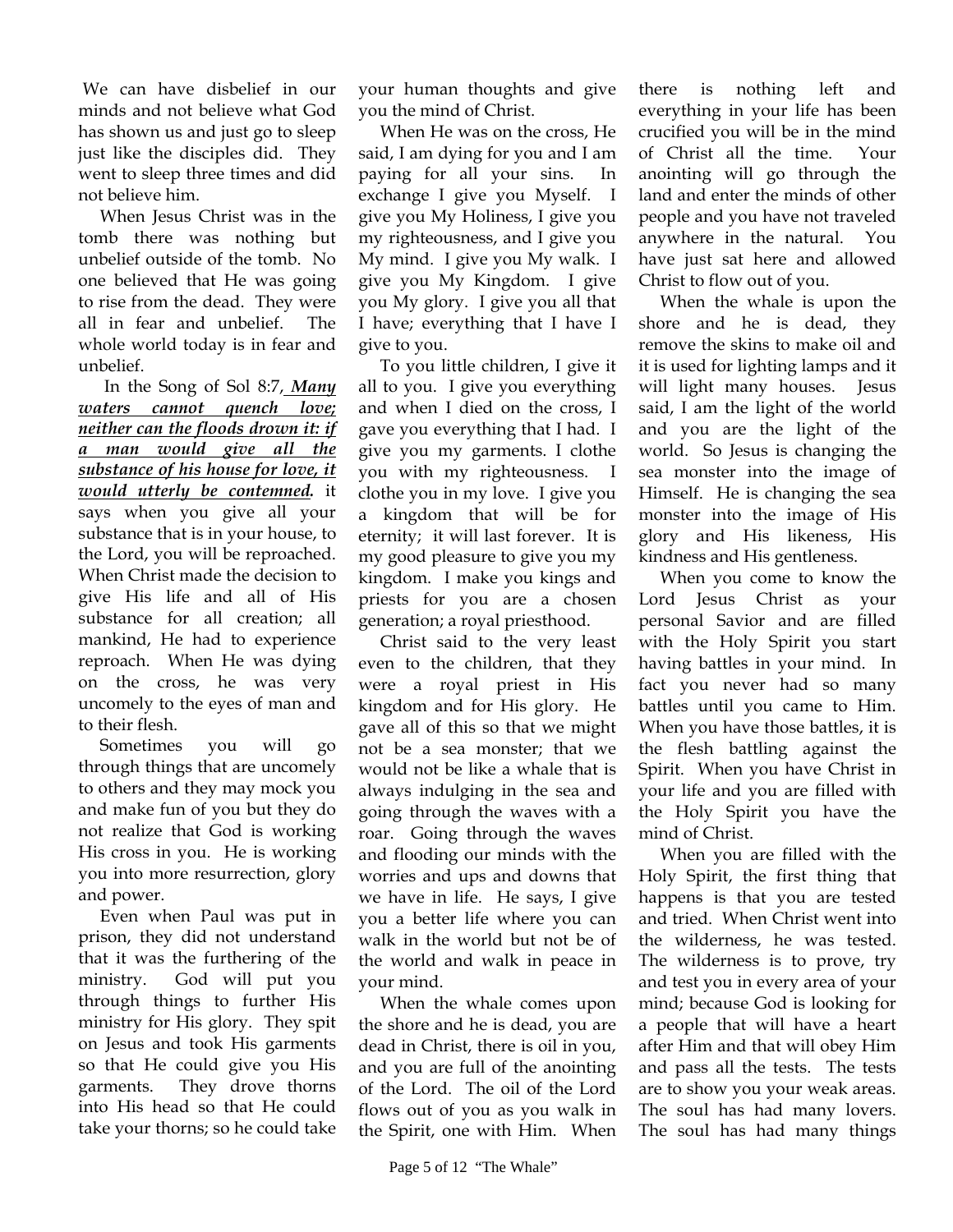that it loves more than it loves God. Is that not true? So God has to expose and reveal what those lovers are that cause your soul to be driven back into the sea; back into the sea of carnality in your mind. God puts you through a wilderness but He doesn't leave you, He just pulls back. You do not experience His presence and you do not hear His voice. Then you wonder where He went. The wilderness happens right here in your mind and not outside of yourself. It is to teach you to not walk by sight but to walk by faith. It is to teach you that even if you do not feel God's presence, He is still there. He never leaves you.

 All Christians have to experience a wilderness. It is a very important learning experience. You are learning to lean on Him and rely on Him and none else. *Judges 3:1 Now these are the nations which the LORD left, to prove Israel by them, even as many of Israel as had not known all the wars of Canaan; 3:2 Only that the generations of the children of Israel might know, to teach them war, at the least such as before knew nothing thereof; 3:3 Namely, five lords of the Philistines, and all the Canaanites, and the Sidonians, and the Hivites that dwelt in mount Lebanon, from mount Baalhermon unto the entering in of Hamath. 3:4 And they were to prove Israel by them, to know whether they would hearken unto the commandments of the LORD, which he commanded their fathers by the hand of Moses.* 

 Song of Solomon 8:5, *Who is this who cometh up from the wilderness leaning upon her beloved?* Thank God that He doesn't leave you in the

wilderness because it is a very dry place and that is where all the bugs and snakes and everything else can be found. That wilderness is where He turns you over to your own mind; your human thoughts and He tests, tries and proves and reveals to you what is in your heart. He reveals what your heart desires that is not like Him. Those things have to be exposed. You may feel God has left you but He hasn't. He is watching and observing everything that is going on in your life. He is always trying to teach you to lean on Him. *Who is this who cometh up from the wilderness leaning upon her beloved?* Sol 8:5, He is talking about the soul. The soul through the wilderness has begun to learn to lean on and rely on Christ. We would never learn to lean on Him without the wilderness. You learn to lean on Christ and you begin to rest in Him. You lay your head upon the breast of Jesus which is faith and love.

 *Awaken thee under the apple tree; there my mother brought thee forth.* This line is talking about the church. Brought you forth and birthed you to become a man-child. *There she brought thee forth who bore thee. Set me as a seal upon thine heart, as a seal upon thy arm for love is strong as death.* …..Song of Sol 8:6.

 Now the key for you is to let Him have His entire way in your life. You have to love Him all the way. What enabled Christ to totally die was the joy that was set before Him and the love that was there between Him and His Father.

 Endurance is a powerful word, to endure to the end. It is not

how you start out but how you end up and hold up under stress and suffering. He endured the cross and the suffering because He saw the glory; the transition that was getting ready to take place. It was a transition into the next realm. I declare unto you today that those with patience and endurance are very precious in the eyes of the Lord. You go through tribulation and you do not like it; you do not like the fire but that is the only way to get patience and endurance worked in you. This is how God works His nature in you and me. It can not be worked in you any other way. You agreed to follow Him and He loves you enough to bring you this way in order to work His nature in you. To endure is to hold up under suffering; to put up with insults and rejection.

 Jesus could have come down off of the cross anytime if he wanted to. He was God on the cross. He could have spoken the Word and called the fire down and killed them all because he was God. He could have called on ten thousand angels to come and get Him off of the cross. But He didn't because He saw something which was much more than what man was seeing. Man was looking at Him and seeing the suffering. It was not pleasing to the flesh; it was ugly to look at. When the carnal man sees you going through troubles or trial and they see God working on you, they look at you and they do not like what they see. You are a reproach. The flesh doesn't like it because it is not pleasing to the eyes. They made fun of Jesus. He endured until He was dead.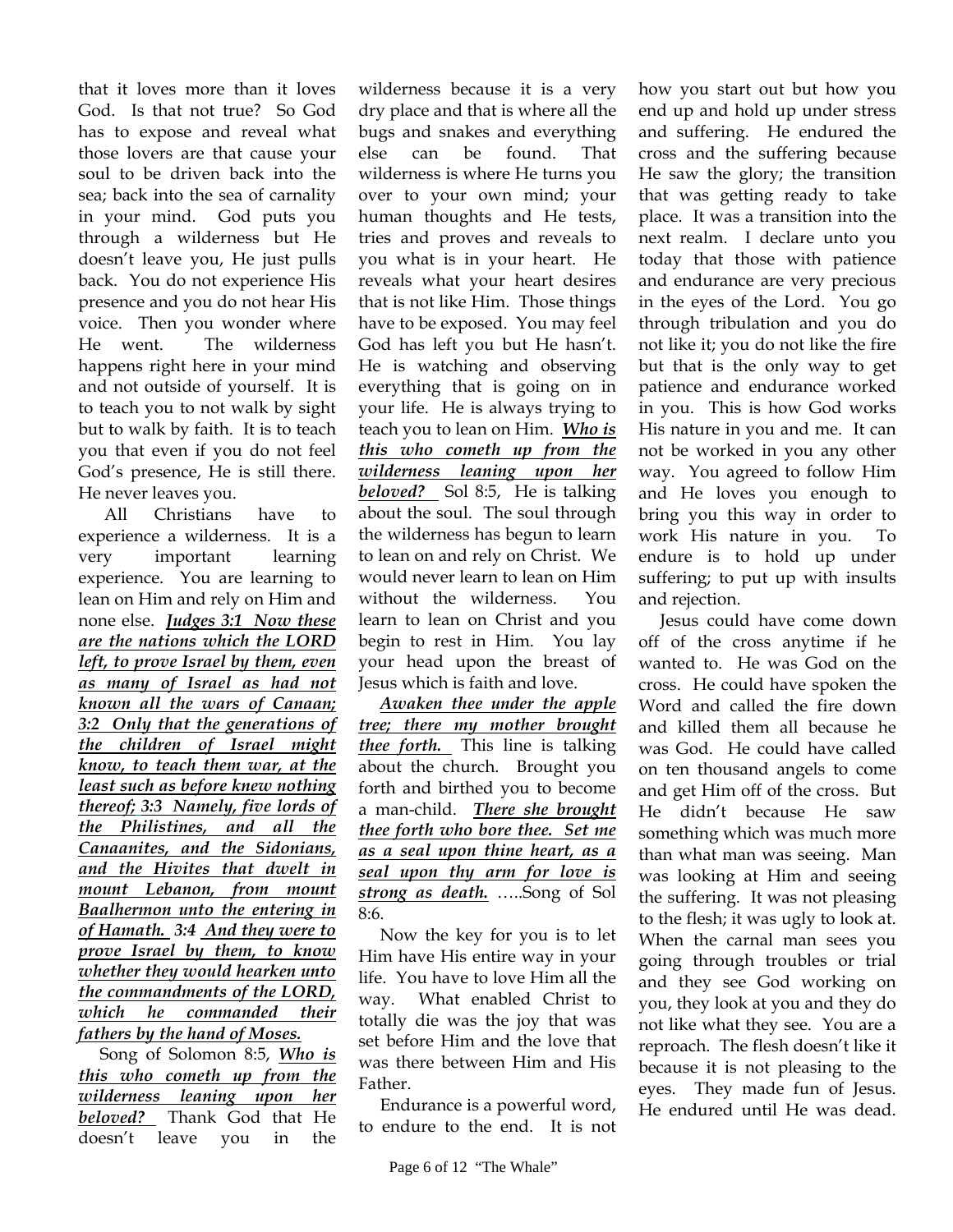There were three stages that he had to go through.

 In Sol 8:6, It says, *….. Love is strong as death.* What's going to conquer death is love. Jealousy is cruel as hell. What is going to conquer death in you is love – the love of God and a relationship with Him. That is what will conquer. Did you know that jealousy creates hell? If you are jealous of someone you put yourself in hell. You kids live in a world that is not easy. You experience so much competition at school and in your community. You are so concerned about what is hip and what the style is. I thank God that some kids get away from those baggy pants. Kids try to get attention with red, green or purple hair. Most of these kids have been neglected or haven't been loved and they are trying to be noticed. They need attention because of insecurity. Jealousy shows there is insecurity. You know, there are some cruel things going on today, in the schools. A seven year old killed a little girl, and just the other day, three first graders got together and killed a little girl with their words because they did not like her, they were jealous. Jealousy is an evil thing. One may not admit that they are jealous but if it is true, you can not hide it. I must say that the sons of God know their position and they don't break ranks. They know who they are, and are not jealous of another position. Knowing who you are in Christ, you do not have to be like anybody else. Kids today are trying to follow an image. I have watched it over the years. Some kids want to follow a singer, dancers or movie stars and take

on their image. The only image God wants us to have is of Him. Kids are searching for something and they do not know it but they are searching for the Christ. That is what we are all looking for but some of us just do not understand. Those of you who are called by God, you will be rejected and despised because you are different. You were different when you were in your mother's womb. God called you and the decision was made right then and there, that you were going to be different. Sometimes you may wonder – why don't the kids like me? Why don't they accept me? And you try everything to be accepted. You might try to buy their friendship. Just remember, the best thing to do is to be yourself. God will bring a friend along. He will bring a friend who will be like you. You are going to be different. You are peculiar whether you like it or not and the more you get in God, the stranger you become. It is because you do not react the way other people do and you do not get in the soul and scream and yell. You are just walking that steady course of the peace of God.

 Sol 8:7, *Many waters cannot quench love, neither can the floods drown it: if a man would give all the substance of his house for love, it would utterly be contemned.* (Despised; scorned; slighted; neglected, or rejected with disdain.)

 Now that is the key. When you get back into the sea which is human thoughts and you get into fretting and worrying and into your ups and downs. The love between you and God will get you out of those waters. The love

is the key. Sometimes thoughts will flood your mind. Someone will do something and it will stick in your mind. I have learned to just back away from those thoughts. I get my mind on something else because if I do not – I will be swallowed up in the flood and you go right down into hell again. At times you may even be caught up in someone else's flood. Working with people like I do you can get caught up in their flood of thoughts and you don't realize it because you have so much concern for them.

 God is trying to teach you what will sustain you and keep you from the flood of thoughts and that is the love between you and Christ. That will sustain you and you won't drown. It says, *if a man would give all the substance of his house for love….* Sol 8:7, That is the key verse. That is exactly what Christ did at the Garden of Gethsemane He gave all of His substance of His house to the Farther because he wanted to go into the next realm. He knew that would happen and he gave all of His substance, His self will. If He gave all of His substance of His house for love, He would be utterly reproached.

 When you finally yield your whole being to God you are going to be reproached, just as Christ was on the cross. You will be despised because of this love between you and God. Isn't that beautiful?

 Now Jonah was hard headed like all of us have been. When you get tired of your hells you realize that you never want to go back to that. You learn obedience through the things which you suffer. If you do not learn to be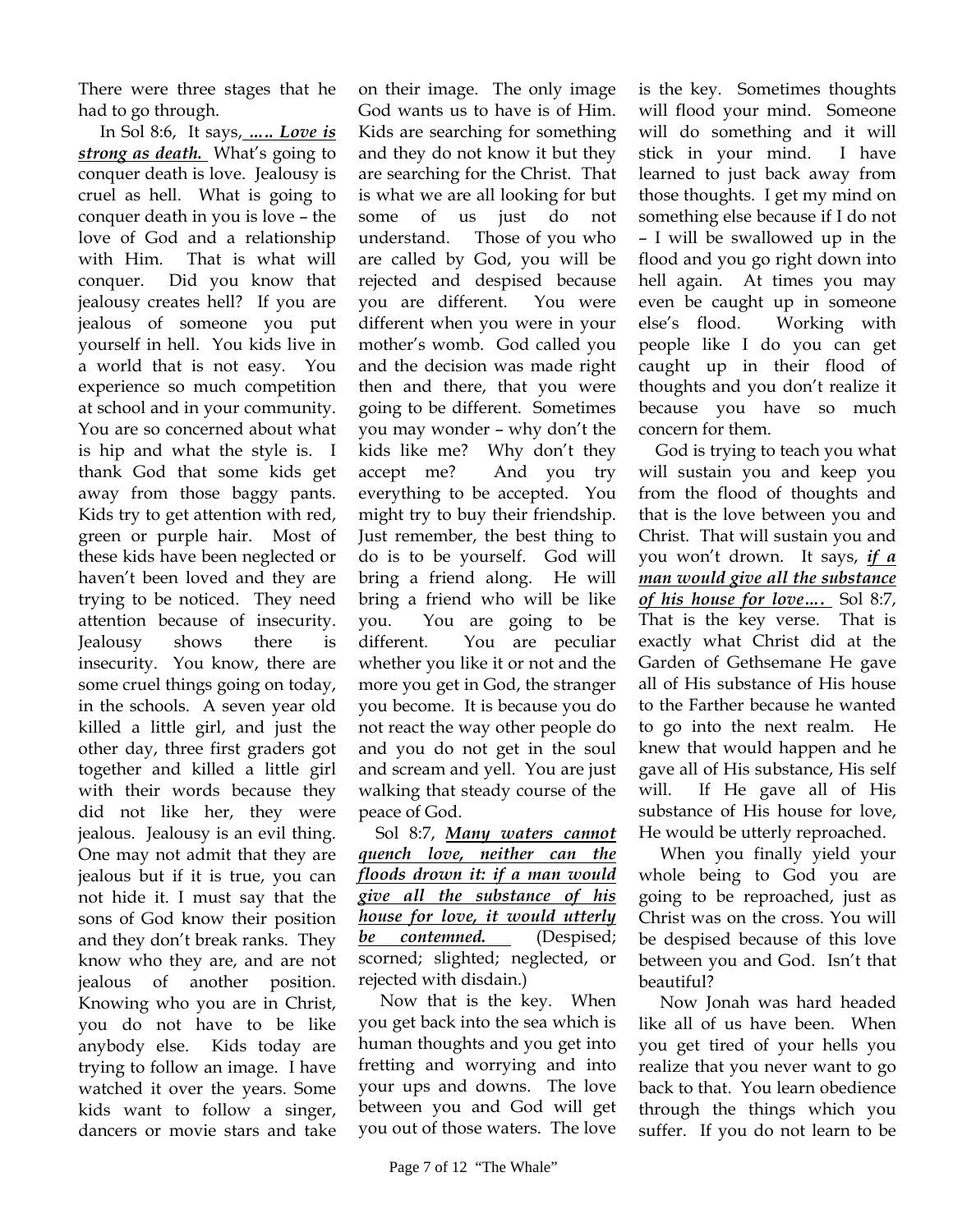obedient, you just end up in hell again in your mind.

 As an example – say I get up in the morning and I am mad and very upset because of something, someone has done to me. But I hear a voice; I hear the voice of the Lord. A word of the Lord in my head – rejoice, in everything give thanks. A part of me says – are you kidding? You want me to rejoice after what they did to me? I am not going to. Right then and there I refused to submit to the word and the spirit. I was allowing more hells to remain in my mind because I did not want to obey God and His Word.

 When God told Jonah to go to Nineveh to tell the people to repent, Jonah did not want to obey. Repentance is a change of mind. Did you know that you will go on repenting and repenting and your mind will continue to change until your mind is changed into the mind of Christ? You will come to the place where God has swallowed up your soul. Where He has swallowed up your carnal mind and it is nothing but the mind of Christ. Then there will be no more repentance. Every time you have repented you have changed your mind. It is as simple as that.

 When you rebel against God, he throws you into the sea. We know the men with Jonah through him into the sea. There were so many storms around them that they wondered who was in that boat who was not obeying God. They felt they would stop the storm by getting rid of Jonah. Jonah said, "Okay throw me into the sea." As soon as he was thrown into the sea the storm stopped. Everything was calm. Interesting that the people

on the ship understood what was happening even before Jonah got it, they took Jonah and cast him into the sea and the storm ceased. So we can see that Jonah's disobedience was creating hell for others who were around him. When they threw Jonah into the sea and the storm stopped, the men feared the Lord exceedingly. Jonah 1:16, *Then the men feared the LORD exceedingly, and offered a sacrifice unto the LORD, and made vows.* 

 They realized that it was God and they offered a sacrifice onto the Lord. They sacrificed themselves before the Lord even before Jonah did. Now the Lord had prepared a great fish to swallow up Jonah. I do believe that there was a whale.

 In the natural I know that none of you have been inside the belly of a whale. God put Jonah in the whale and then He was spit out onto the shore. I believe that when he went down in the belly of the whale it must have stunk. It was nothing but yuk..yuk…yuk!! The odor must have been overwhelming. There were probably some dead fish in there to. When you get into the sea monster and into the belly of the whale (meaning getting into the appetites of the flesh) you are going to hang out with someone else who is dead and in sin and in the appetites of the flesh and it gets dirty. It gets filthy, ugly and unclean. I know the inside of the whales belly was unclean. When you get into the belly of your own hells it is like the belly of the whale. It represents the hell in your mind. When you get in the hell in your mind you have every kind of imagination and illusion and lies and you can not see

straight. The only time you see straight is when you are in the mind of Christ. The Holy Spirit is the only one who has the truth. The only way you can get out of the belly of the whale is to cry out to God. God lets you go right into the carnality of your appetites in order to bring you to the place where you do not want it anymore. Sadly some people never come out of the belly of the whale.

 I understand why Paul cried and wept and he told them – let them that walk like I walk for I am an example unto you and mark them that walk this walk like Christ. He said – mark them, but he said there are those who are enemies to the cross because they worship their god. They worship self. That is basically what he was saying. They worship the appetites of the flesh. Jonah got sick of the belly of the whale and his afflictions.

 The only reason we cry out to God is because of the hells we create. Jonah said, "*I cry by the reason of mine afflictions unto the Lord and He heard me out of the belly of hell"* The appetites of the flesh created the hells. *"Cried I and thou heardest my voice for thou hast cast me into the deep of the seas and the floods compassed me about."* Jonah 2:2, In other words - -God said, "I'll let you go into your own human thoughts. I'll let you go and do your own thing and the flood of your own thoughts take over your mind. "That is exactly what happened to Jonah. But he began to cry out. *Then I said, I am cast out of thy sight yet I will look again toward thy holy temple. The waters compassed about me even to my soul; the depth closed*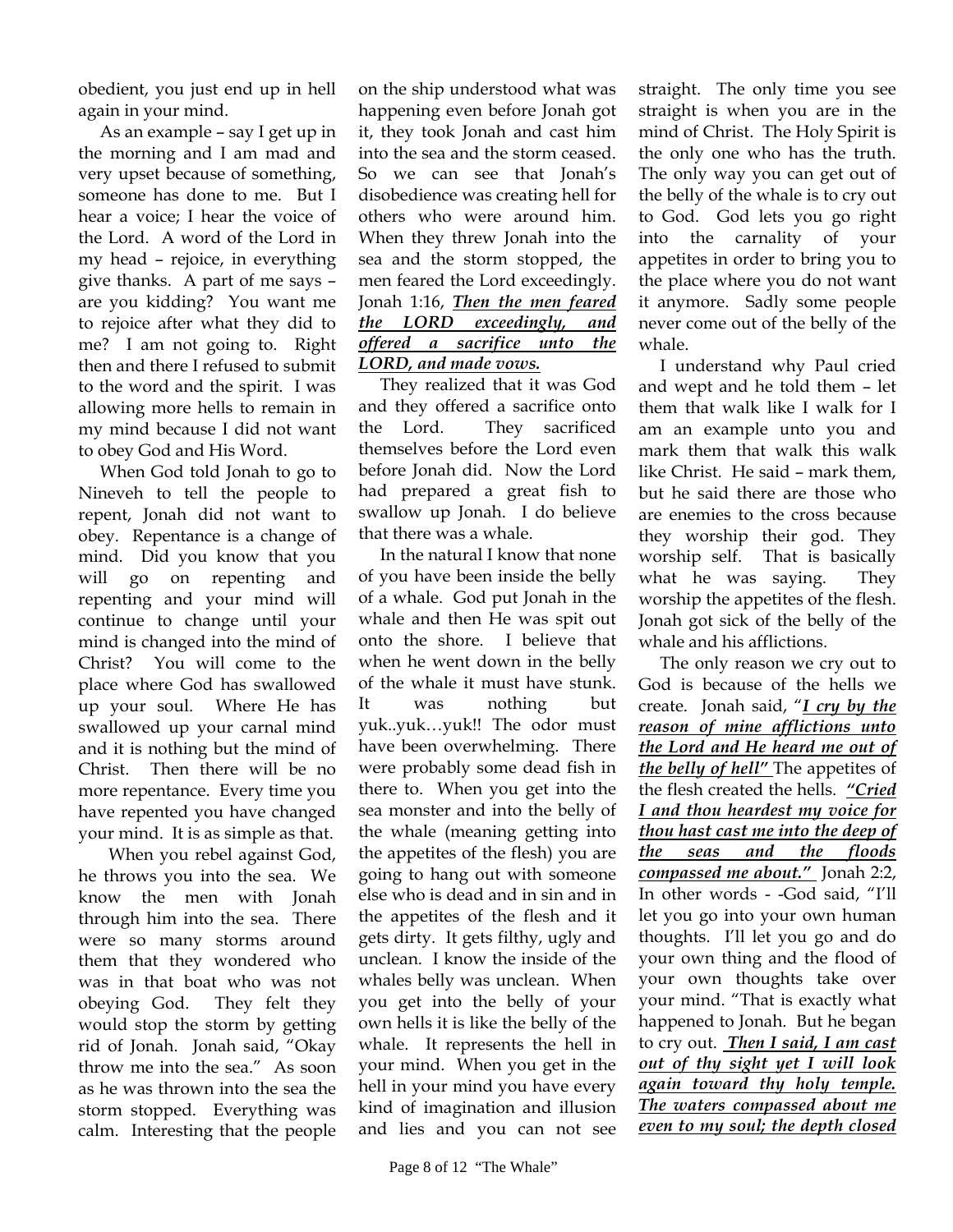## *me around about weeds wrapped about my head.* Jonah 2:4, 5 Then he goes on – *they that observe lying vanities forsake their own mercy.* Jonah 2:8

 So in order to stay in the mercy of the Lord do not give in to vanities except that which is in Christ. Jonah learned his lesson and that is the point I want to make. We are going to tie it in here and finish up. Jonah learned his lesson because he repented. God did not change His mind. God said go to Nineveh and proclaim what I told you. Jonah was shocked when Nineveh repented. The whole town repented. God spared the whole town. He did not kill anybody. He destroyed no one. He spared them all. But it displeased Jonah because he thought they should have gone through hell. How come they didn't go through the hell and torment that I did? How come they didn't experience the belly of the whale like I did? Well they did exactly what God told them to do. They followed the instructions of the Lord. It is as simple as that.

 Jonah goes on in chapter 4:1, 2, *It displeased Jonah exceedingly and he was very angry and he prayed unto the Lord was this not my saying, when I was yet in my country?.....* Notice he wasn't in God's country but he was in his own country. He is saying when I was in my own self will. …..*Therefore I fled before into Tarshish, for I knew that thou art a gracious God. See I disobeyed you God because I knew you would forgive me.*

 Come on, hear what I am saying. That is the trick of the soul. It is always talking to you. Oh go ahead, do it. God will

forgive you. The soul didn't tell you the hells you would go through. Sin is a pleasure for a season and then your own sins will correct you. Now Jonah might have had a little pleasure on that boat, doing his own thing, but it didn't last long. It was just a season and then his sin corrected him.

 We do not get away with anything. You kids, when you lie to your parents it is going to come back to you sooner or later. When I was little I would tell myself that I was only telling a little white lie and that is not a bad lie. There is no such thing as a little white lie. They are all black. If I did something or my brother did something they would say I did it or I would say they did it. That is the Adam nature. God came to him and Adam said Eve did it. Adam tried to put the blame on Eve. Adam is always lying so he won't have to look at the truth. One lie leads to another. I have seen people tell so many lies that they believe their own lies. Some people can convince you of anything. You can see them in action. They can be so convincing that you end up believing them.

 Satan is the father of lies and Adam is too. All of your lies come back to haunt you. What goes around, comes around. If someone lies to you it hurts you very deeply. A lie brings pain. God wants us to learn these basic principles and learn them even at a young age and to apply them. Sometimes it is hard to talk to your parents. When I was little I couldn't talk to my dad, because I was afraid of him. I couldn't talk to my mother either. It seemed

she was always telling us to break off a hickory stick and she would wack us with it. So I did not know who to talk to. I did not know Jesus like I know Him now. If you talk to Him about what bothers you He will help you. Then you can go to your parents and talk to them. Jesus will help you to know the time to talk to them so that you can open up. There will be times when you do need to talk to someone. You need someone who will understand you.

 Parents, do not call your kids names. That can be very hurtful and damaging. Be more loving than condemning. If you call them names, they will believe what you say and believe that they are what you say. It can effect them for the rest of their lives. So all these things we have to learn and to apply in our walk with God, if you do this you will see a change.

 I guess the good Lord had a reason for us to bring that out. Any of you kids learn anything today? Raise your hand if you did. Good!

 Do any of you know what is in a gourd? There are many seeds in a gourd? A gourd grows off of a vine. The vine goes all over the place. Is not a gourd used as a water dipper? Yes, Indians know that. They had gourds of all sizes and they made good use of them. I used to wonder why in the world God created a gourd. What was He trying to get across to Jonah? See Jonah 4:6-10. God prepared everything. He prepared the worm and the gourd. God is saying I created Jonah and I created the gourd. The gourd is the word and the Spirit. God was trying to teach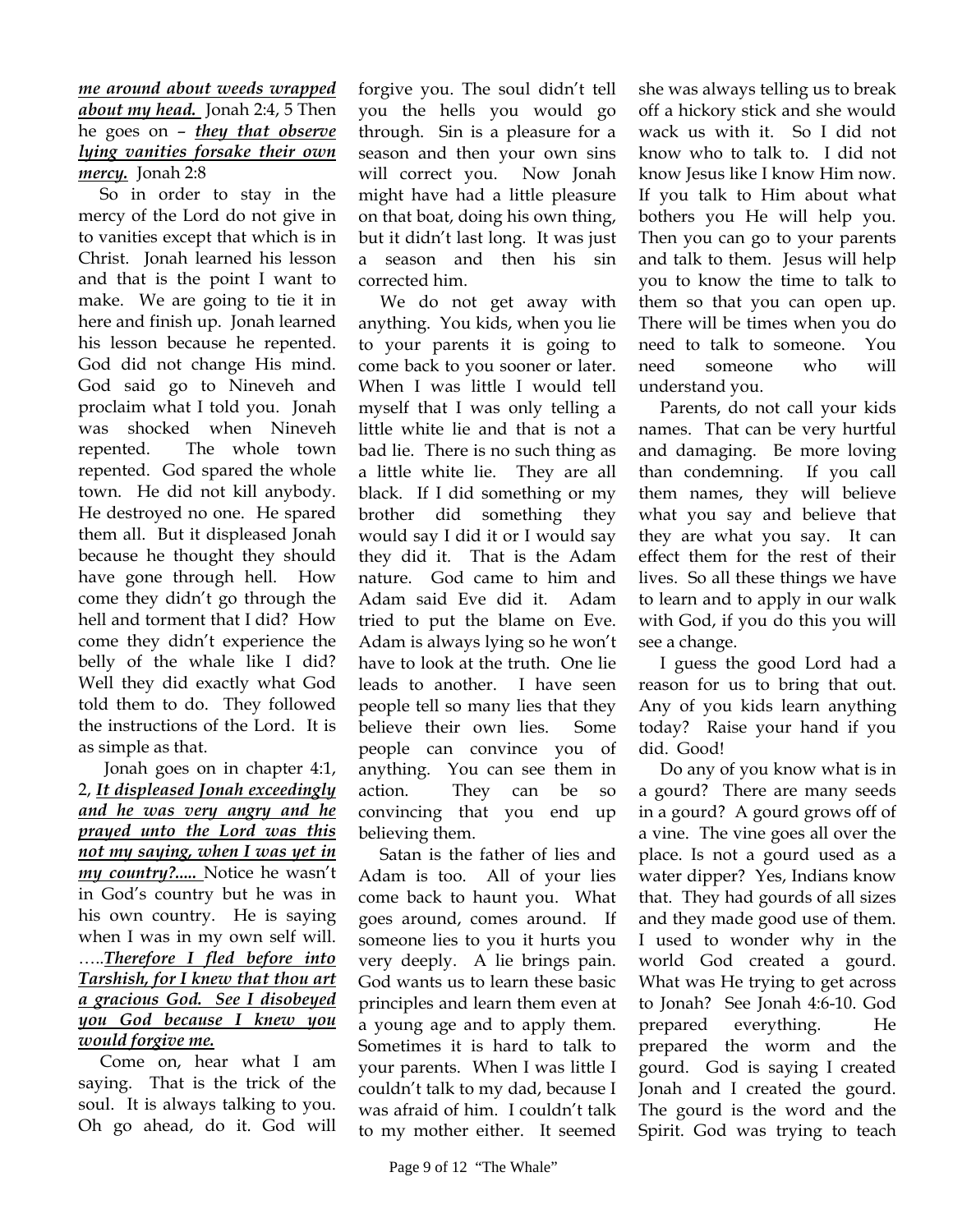Jonah how happy he could be when the gourd would overshadow his mind. He was exceedingly glad when this gourd came up over his mind and overshadowed it. Gourds are full of seeds, which represents the Word and the Spirit. When you let the Word and the Spirit overshadow your mind you are allowing God's Word to take over your mind.

 In reference to Israel, why did they write little marks on their foreheads? It meant that they were trying to learn the Word of the Lord. They were trying to get it in their minds. God wants you, also, to get this Word in your mind. He wants you to read the Word. If you allow the Word to overshadow your soul you will stay in the Spirit. You will have joy and peace because you have the mind of Christ. None of us have gotten there totally yet. Remember when the worm comes something happens.

 Look at Jonah 4:2. *For I knew that thou art a gracious God, and merciful and slow to anger and of great kindness, nod repentest thee of the evil.* V.3 *Therefore now, O Lord, take, I beseech thee, my life from me; for it is better for me to die than to live.* He totally began to see and understand that is was better for him to die to self and let Christ live.

 Paul said, *"I am dead in Christ, nevertheless I live, yet not I but Christ liveth in me."* It is better for me to die to this self will. Jonah began to see what God was saying. Then he said, *Lord doest thou well to be angry?* Jonah 4.4. So Jonah went out of the city and set on the east side of the city, and there made him a booth; and sat under it in the

shadow until he might see what would become of the city. Verse 6, *and the Lord God prepared a gourd and made it to come up over Jonah.* Now all of the sudden this gourd was coming from the vine and we know Christ is the vine.

 In John 15, Christ is talking about coming into a rest. Fifteen means rest. The mind comes into a rest when the Word and the spirit is overshadowing it.

 In Jonah 4.6, *The Lord prepared*…. Notice God prepared it and made it come over his head to deliver him from his grief. Maybe you have lost your joy; maybe you have been in depression or have been defeated. Maybe you have been down. Perhaps you have been upset and have been going through a lot lately.

 This morning I saw a well known gospel singer. I do not know his name. He said he was in depression for months. He kept going to church but he couldn't get out of the depression. He said he had so many problems. There was a death in the family. There were money problems and more. He was so depressed that he didn't see any hope. All he could see was his problems. Then one day the Lord directed him to read 1 Thes.5:18, *In everything give thanks for this is the will of God in Christ Jesus concerning you.*

 He said when he began to thank the Lord in it, he came out of the depression and he started to see very clearly. So when the Word overshadowed his mind, the Word of God brought him out of that hell. Through praise and thanksgiving he came out of his depression. So praise God no

matter what you are going through. Kids this is one very important thing to learn. Because you will have problems in school whether it be in your studies or with other kids or with teachers. Just remember you can give thanks to the Lord for the problem. Just thank him for who He is and praise Him. When you praise Him you will get your mind off the problem.

 Notice this, the Lord God prepared a gourd and made it come up over Jonah so that it would be a shadow over his head, to deliver him from grief. The word and the spirit overshadowed his mind. So Jonah was exceedingly glad of the gourd. He was so happy for the Word of God.

 When you started coming here and you heard the Kingdom message you were excited. Everyone of you in this room was very excited when you heard this Kingdom message. The kingdom of God is righteousness, peace and joy in the Holy Spirit. It is in the Holy Spirit not in meat and drink and not in revelation. It is righteousness, peace and joy in the Holy Spirit.

 Notice what God did. He prepared the gourd and then He prepared the worm. God is trying to teach Jonah something here. The worm represented the flesh. The worm rose up the next day and that is just what happens to you. You could be so happy in God today and be rejoicing in God and the worm could show up tomorrow. Do you follow what I am saying?

 So what is the worm going to do? Satan came to rob and to steal. Satan in the carnal mind, wants to rob and steal and to take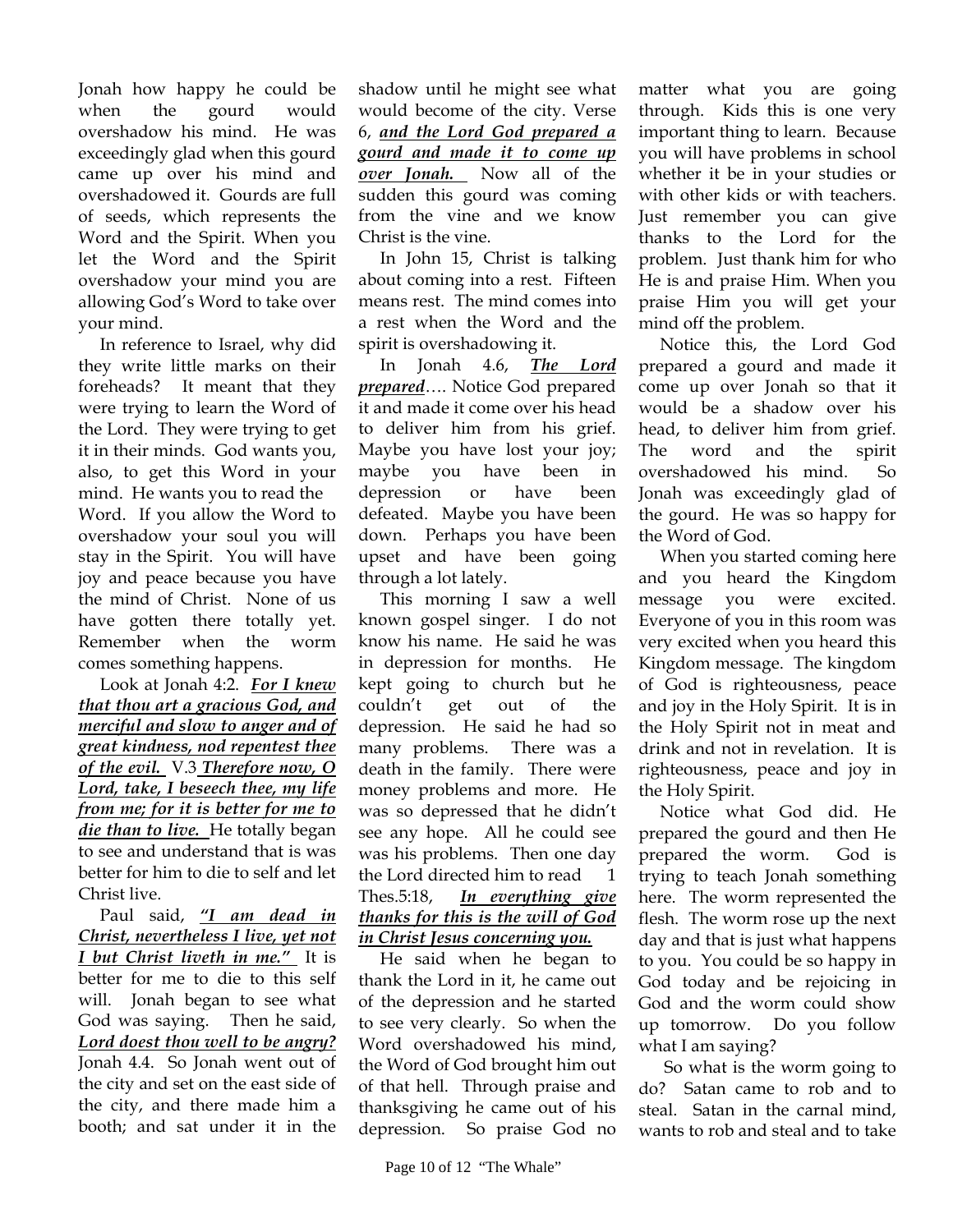your joy. Satan doesn't want you to be happy or to be extremely glad. Actually the worm was created to push you back into God. When you get sick and tired of the worm you are going to stay in the Word and the Spirit.

 Why did He create Satan? Satan is the serpent. He crawls on the ground. Do you kids like snakes? Well there are a lot of snakey people out there. The carnal man is a snake. Where does he go. He is down on the ground. A snake is slimy and sneaky. He can creep up on you anytime he wants to. I lived in N.C. and I knew about racer snakes. They could race you out of the woods and they would come after you too. They can swoop down that mountain as fast as you can bat an eye. My daddy used to tell me about those racers.

 To move along I will say that there is good in everything that God has created. Actually snakes astound me. You may look at a person's countenance and see that he is an earthy man or a heavenly man. Or you can look at a woman and see that she is earthy or heavenly. Sometimes their countenance shows you the darkness of the world and the worries and cares of this world. They are just like a snake crawling on the earth and eating from the appetites of the flesh. That is all that the serpent can feed on. It can not feed on anything but the flesh. In the scripture the worm represents the flesh.

 God prepared a worm when the morning rose to the next day, and it smote the gourd and it withered. It came to pass when the sun rose, that God prepared

an east wind. Jonah 4:7, 8. You see, God is doing the preparing here. He prepared an east wind. East is the revelation and understanding that god wants us to have. He wants us to understand the spiritual things and also the carnality of man's mind. He wants you to understand what the flesh man is.

 I want every one of you in this room to read Gal. 5. It will show you the carnal man and the spiritual man. You will see it in yourself and in others. The Bible says that we have borne the image of the earthy, we shall also bear the image of the heavenly ICor.15.49. Now we are bearing the heavenly and not the earthy because we have been born again.

 Jonah 4.8, *It came to pass when the sun did arise, that God did prepare a vehement east wind, and the sun beat upon the head of Jonah…*.. Revelation, understanding and the Word of the Lord began to beat upon the carnal mind; Jonah's understanding and his beliefs. It beat upon his mind until Jonah fainted. Oh, the flesh man is getting weak. Thank you Lord. The more you let the Lord have His way, the flesh man becomes weak and starts dying and is near to fainting. He is ready to pass out.

 Jonah 4.8, *….that he fainted And wished in himself to die.* When you start seeing Christ you will hate the flesh. You will hate it in yourself and hate it in others. You get a taste of the nature of God and that is what you have been looking for. You hate the carnality in yourself and in others. He begins to see how carnal he was and how disobedient he was. He saw how

self centered he was. This is when he realized that he was willing to pay the price. He wanted to die to self. He said that he wished to die and said it is better to die than to live. He had insight, just like Paul had. Paul wept and cried and said when are they going to get it? Three times Jesus said – the Spirit is willing but the flesh is weak. The disciples kept going to sleep because of the cares of this world. If you were in tune with the Spirit you wouldn't go to sleep. You would be wide awake longing for more understanding of Christ. If you are going to sleep it must be because you are still very much concerned with the cares of this world. This is not a state for any of us to be in, in this hour.

 Jonah 4:9,10, God said, Jo*nah, does't thou well to be angry for the gourd? And he said, I do well to be angry even unto death.* He started hungering for the mind of Christ. He was hungering for the will of God and not His own. Then said the Lord, *thou hast had pity on the gourd for the which thou hast not labored.* None of you labored for this Word. God gave it to you free of charge. …*Neither madest it grow*…. Jonah 4.10. In other words God is the one who is making it grow in you and me. That seed came up in the night, in the darkness of your mind and set you free. It also perished in the night when you went back into the darkness of your mind; that is when it perished.

 Basically God was trying to give Jonah an example and saying – is it not right for me to forgive Nineveh because they repented and obeyed me? God was trying to teach Jonah, in this